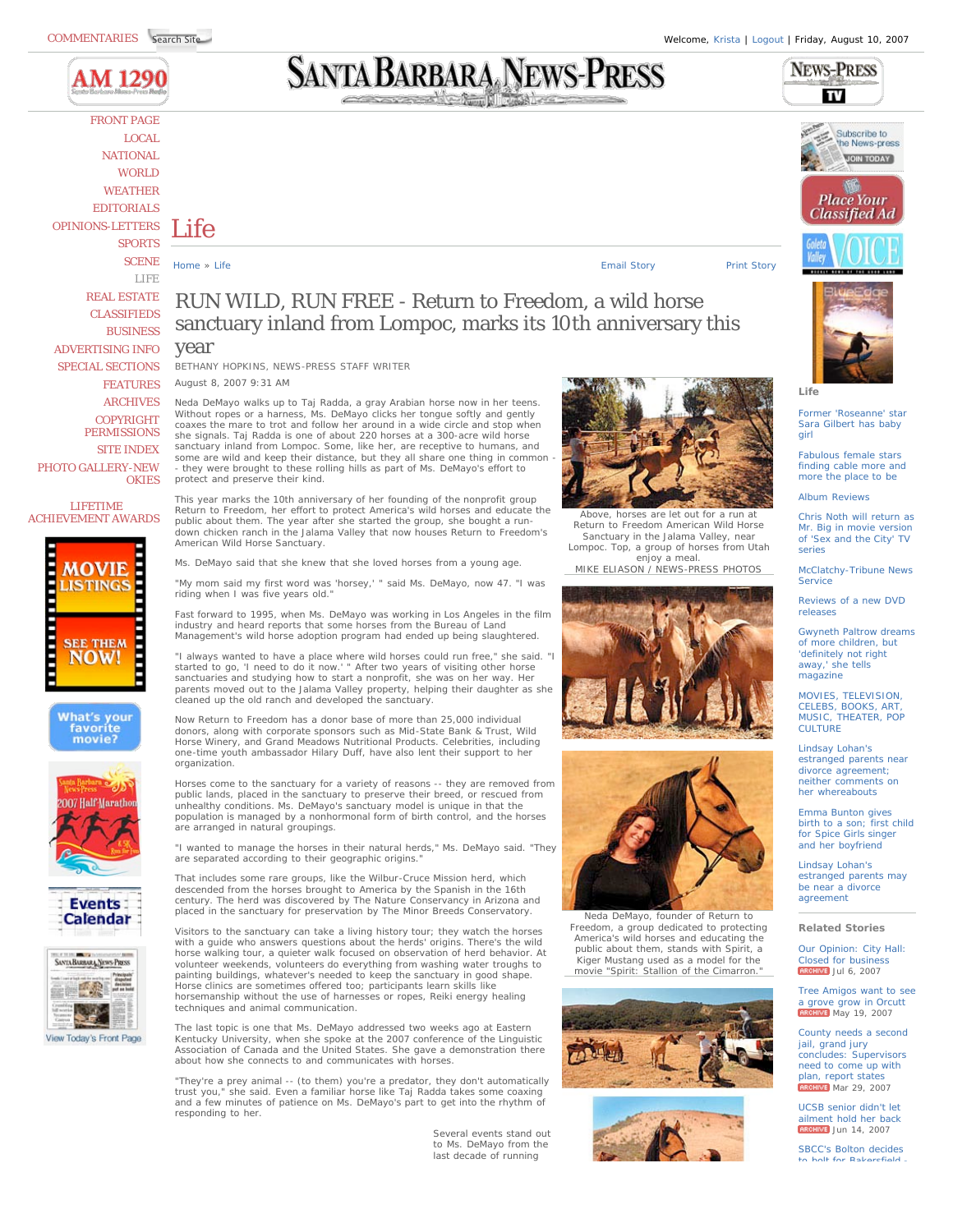Return to Freedom. One of the highlights she noted was in 2002, when the sanctuary received a horse named Spirit. Spirit was the Kiger Mustang stallion that artists used as a model for the movie "Spirit: Stallion of the Cimarron," a 2002 animated DreamWorks film about a horse struggling to remain free.

"The film company decided to give him to us to help us reach people's

hearts," Ms. DeMayo said. "He's a wonderful ambassador -- he keeps kids interested."

A heart-wrenching challenge for Return to Freedom came in 2003, when a Buellton rancher who had more than 500 horses on his property was

investigated after reports that he neglected his horses. Return to Freedom ended up taking in 125 of the horses, a number of whom were undernourished, and keeping them on the property for eight months while returning them to normal health.

A smaller, more recent rescue of horses in need happened just a few months ago. The abrupt suspension of horse slaughter in Illinois allowed Return to Freedom to have four horses removed literally from the slaughterhouse and brought back to the sanctuary.

"We call them miracle horses, because it just doesn't happen that they come out of there alive," Ms. De Mayo said.

That rescue is part of Return to Freedom's larger involvement in the anti-slaughter movement, which became a more urgent<br>concern in 2004 when an appropriations bill from Congress effectively legalized the slaughter of wild

Illinois is the last state where horse slaughter, though temporarily halted this year, still continues while a state ban works its way through an appeal process. Jill Anderson, communications and outreach director at Return to Freedom, has closely followed the legislation process, but said that the current bans in the United States will still not protect horses completely

"Until a permanent ban comes from Congress to prohibit the transport of horses to slaughter, they will be sent overseas," or to Canada or Mexico, for slaughter for human consumption in other countries.

For now, Ms. DeMayo has been focusing her efforts on trying to set up satellites of her program and do consulting work at at other sanctuaries. She said her hope is to someday establish a conservancy and historic land trust. The documented DNA of<br>some horses, including some herds at the sanctuary, has been linked to the Iberian primitive horse t this continent as early as 26,000 years ago, making the horses a native species to be protected.

Some of the more domesticated horses at the sanctuary will only stay there until they are ready to be adopted. Many others<br>will live out their days in the pastures of the Jalama Valley. Ms. DeMayo said that her goal, as al about the horses so that they care enough to want to protect them.

"Encouraging people to fall in love with them is the only way they'll want to conserve them."

e-mail: bhopkins@newspress.com

**IF YOU GO**Living history tours for adults are offered 10 to 11:30 a.m. Fridays through Sept. 7, with an additional tour from 3 to 4:30 p.m. Saturday, Sept. 8. There is a Youth Tour for families with children younger than 12 from 10 to 11:30 a.m. on<br>Saturday, Sept. 8. Suggested donations are \$20 for adults; \$10 for children under 12. A Wild Horse W Saturday, Sept. 8, offers an intensive study of wild horses, their role in the American West, and their herd behaviors. Participants tour the facility first, then hike into the hills to observe wild horses. Hiking is moderate to strenuous, and not<br>recommended for children under 12. Suggested donation: \$50. A Youth & Family Volunteer Work We Saturday and Sunday. For more information, call 737-9246 or go to www.returntofreedom.com

|  | Email this Article reference. |
|--|-------------------------------|

Your Email Message:

Your Email **krista\_wilkinsonpr@comcast.net** Recipient's Email Recipient's Email<br>Address: Address:





At top, from left, Merced Tagle, Return to Freedom founder and director Neda DeMayo and equine biologist Celeste Carlisle feed horses at the sanctuary. Above, Spirit is groomed by Celeste Carlisle, left, and Neda DeMayo.

Curtain rises on ambitious new theatrical

to bolt for Bakersfield Head football coach leaves after four years at helm with Vaqueros **ARCHIVE** May 11, 2007

Authorities crack down on Yananoli Street labor line

**ARCHIVE** Apr 13, 2007

Local youths getting anti-gang message: Speaker offers lessons based on his own

experience<br><mark>|archive</mark> Apr 25, 2007

Acting like a musician

voyage<br><mark>Акснім:</mark> Мау 18, 2007

Judge upholds marijuana initiative<br>Regelive Jul 11, 2007